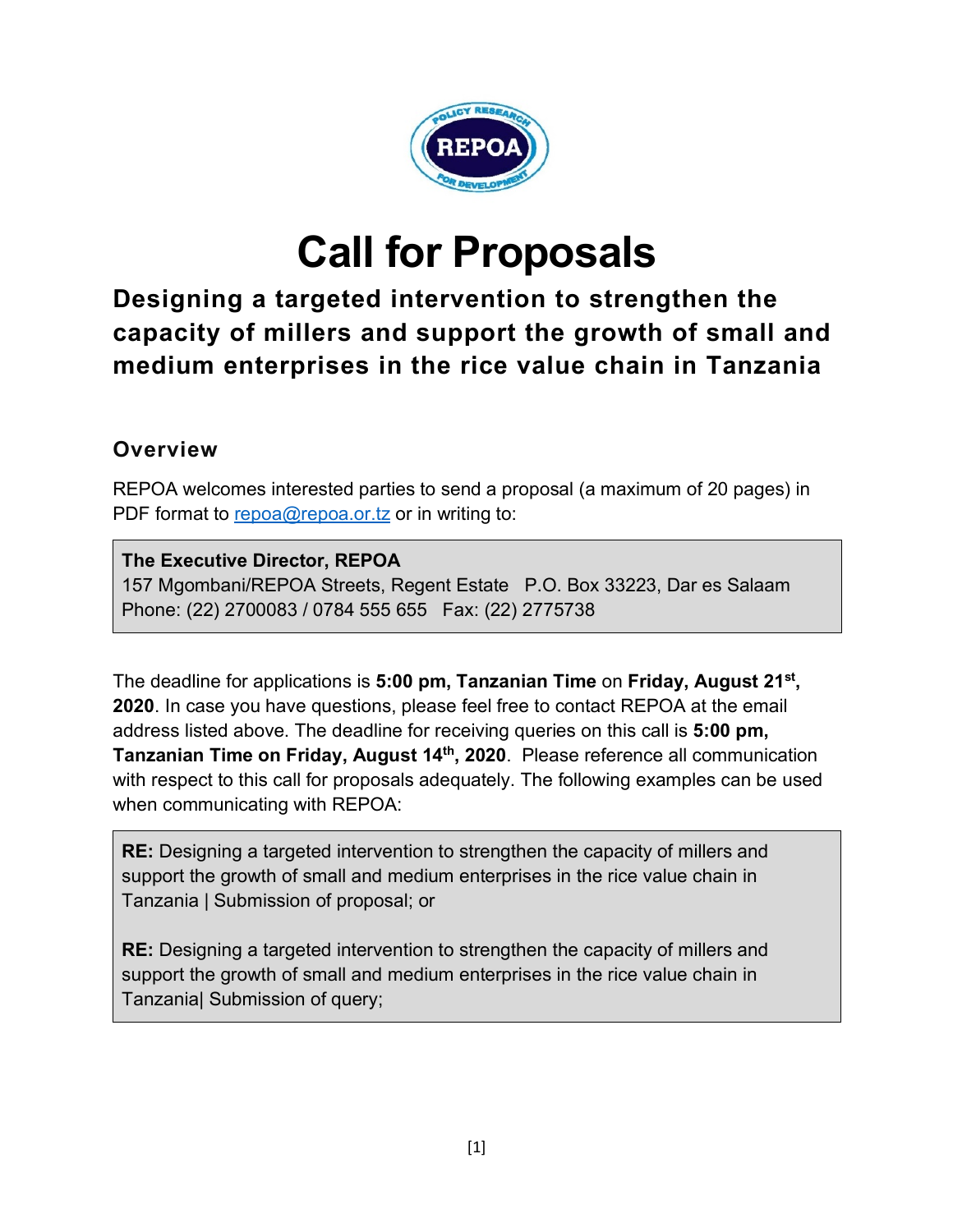Proposals are invited from organisations that will comprehensively respond to the Terms of Reference outlined below. Proposals must contain the following information:

- i. Expression of Interest
- ii. A technical proposal explaining your experience relevant for the assignment advertised
- iii. A workplan outlining the timing and duration of aggregate activities to be undertaken in the course of the assignment.
- iv. Names and CVs of team leader and 2 lead team members (where available, maximum 1-page each). The CVs should be for individuals who would be staffed on the project or in the case that project-specific hires are anticipated, CVs should be provided for current staff members at equivalent positions.
- v. A financial proposal (budget) with a detailed breakdown of costs per activity and engagement of personnel and other resources.
- vi. The names and details (client, project description) of 3-4 similarly themed assignments undertaken by your organization.
- vii. Description of the subcontractor(s), if any, that would assist your organization in completing the assignment.

Selection will take place based on price, quality of the proposals (including the methodology and strength of human resources), and demonstration of relevant work experience in implementing similar assignments. It is expected that the selected respondent will begin the Assignment in August 2020, and that the duration of execution will be for no longer than 18 months.

Only selected applications that meet the above requirements will be considered. Those who do not hear from REPOA two weeks after the expiry date should consider themselves unsuccessful.

#### **REPOA is an equal opportunity employer. Women-led organisations or teams are encouraged to apply.**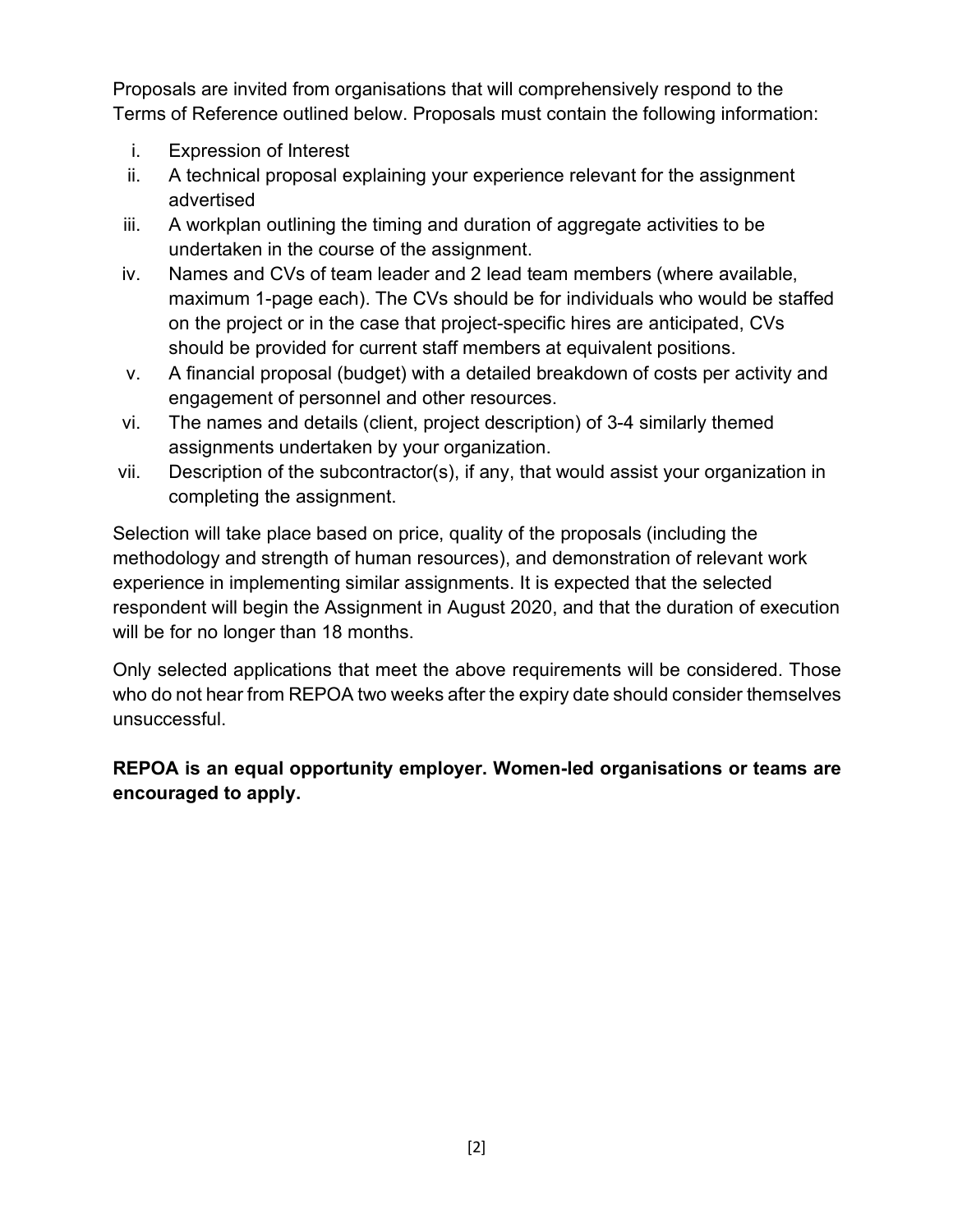## 1. Background

REPOA and the International Institute of Social Studies at Erasmus University secured a two-year grant from the European Union's TradeCom II facility to implement a research and capacity building programme aimed at promoting Tanzania's trade competitiveness and diversification for widening trading opportunities with the EU. It focuses on five value chains of logistics, leather, horticulture, rice, and seaweed. The programme's intervention are coordinated around three key related areas across the value chains:

- Knowledge generation
- Capacity building
- Value Chain Development through Technical Assistance (TA)

The programme seeks to leverage Tanzania's existing trade capital—business environment reforms, young and affordable labour, geographical location, and membership of international trade arrangements — to augment knowledge, analytical, negotiation and organizational capacities for exports. The programme responds to observations that despite significant improvements of Tanzania's physical infrastructure such as roads, harbours, and energy, trade expansion and diversification constraints remain particularly with regard to institutional and regulatory framework. The programme's basis of engagement is the limited understanding and knowledge about the constraints hampering trade reforms and their economic impacts. Such gaps are affecting the coordination and complementarity between the trade, industrial and transport policies of the various states. The programme seeks to address these institutional shortcomings through a combination of knowledge based (including research) activities, capacity building, and institutional technical assistance to beneficiaries. The programme's intended beneficiaries include:

- sector ministries,
- key public trade facilitation agencies, including revenue, port, as well as standards and testing authorities
- trade promotion agencies
- trade statistics organisations
- private sector support institutions
- traders

Regarding this call, rice is the second most important food and cash crop in Tanzania (after maize); mainly grown by both small- and large-scale farmers. It is also one of the top five commodities in intra-regional EAC trade. The Aroma Rice has exceptional quality with notable potential for exports to EAC/SADC countries but a myriad of bottlenecks across its value chain, and a presence of NTBs inhibit its realization of this potential. In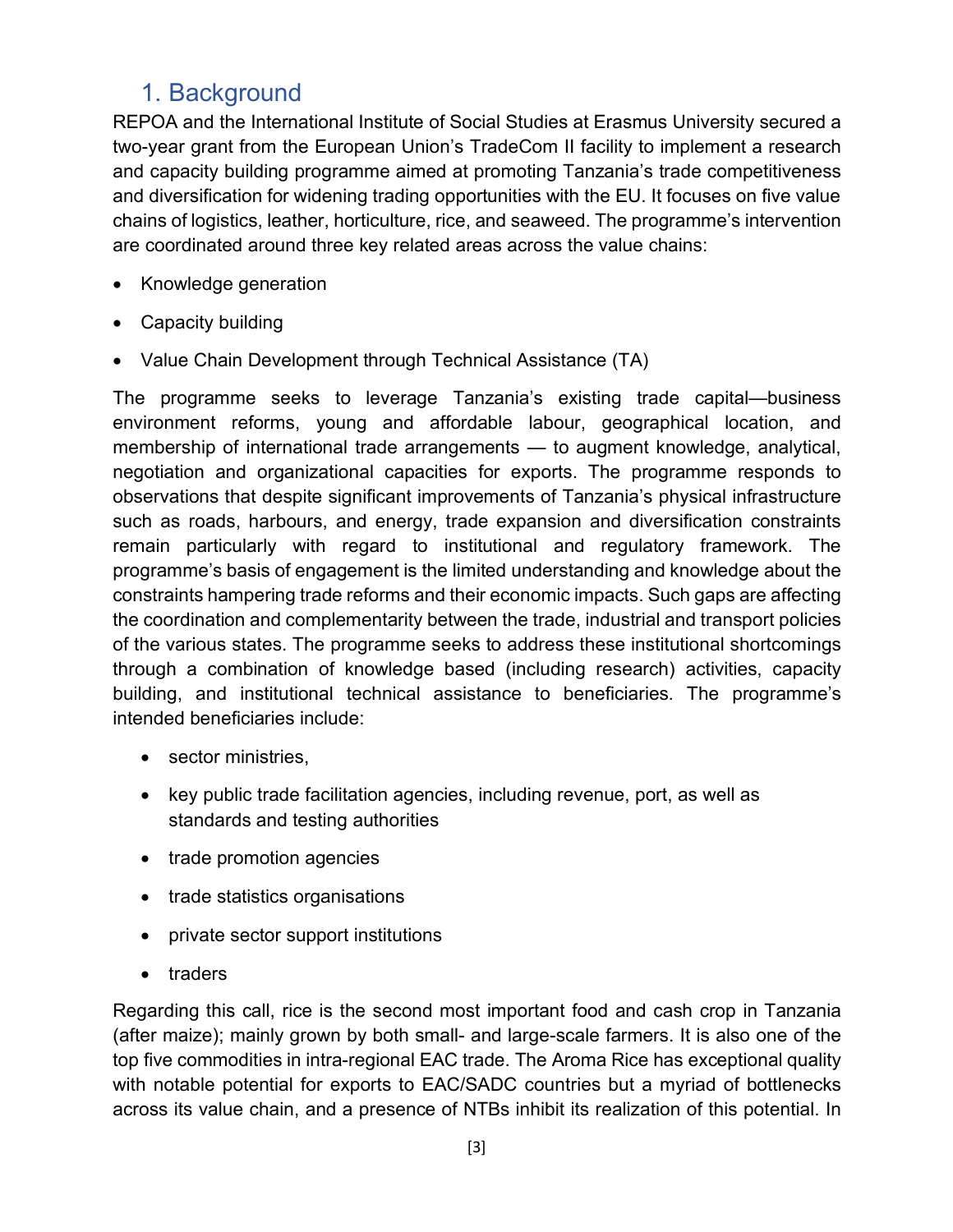addition, competitiveness of the sub-sector is also hindered by high cost of production and quality issues. More importantly for this action, there are underlying trade policy issues (import competition) that require analysis for the sector to realize its export potential. Owing to its strategic importance, rice was among three commodities included in the Big Results Now (BRN) initiative, launched by 4th phase government with the objective of achieving results that have wider impact on poverty reduction and economic development.

## 2. Objective and Scope of the Assignment

#### **Objective**

The overall objective is to engage in specified research activities, capacity building, value chain development, and coordinate a series of high-level policy dialogues and that will facilitate successful implementation of the policy research, capacity building and engagement programme. Furthermore, the main objective of this assignment is to improve the quality and competitiveness of local produced rice though building capacity of 100 rice millers on good rice milling practices (GMP) and inculcate entrepreneurship behaviour and skills to transform millers from service providers to business operators and facilitate growth and transformation of 10 SMEs to serve as a model for rice trading in Tanzania.

#### **Scope**

REPOA is currently implementing a two-year policy programme titled "Targeted support to strengthen capacity of policy makers, exporters, and trade associations to assess and review trade and related economic policies to promote trade competitiveness and diversification for widening trading opportunities with the EU". The programme aims to support exporters, trade support institutions (TSIs), the government of Tanzania and other development stakeholders to enhance the capacity of Tanzania as an ACP country to formulate and implement suitable trade policies, including strategies for strategic measures to harness the opportunities arising from effective implementation of regional and international trade agreements. Tanzania is a founding member of the WTO and plays an active role in the African Union (AU); and African, Caribbean, and Pacific (ACP) groups. Tanzania served as the focal point (within the ACP Group in Geneva) on the Trade Facilitation negotiations prior to the WTO TF agreement. On the continent, Tanzania is implementing the EAC Customs Union, and the SADC Free Trade Area, and is actively participating in the negotiations for the EAC-Common Market for Eastern and Southern Africa (COMESA)-SADC Tripartite Free Trade Area. It participates in the United States-EAC Trade and Investment Framework Agreement and has concluded (but not signed) the EAC-EU Economic Partnership Agreement.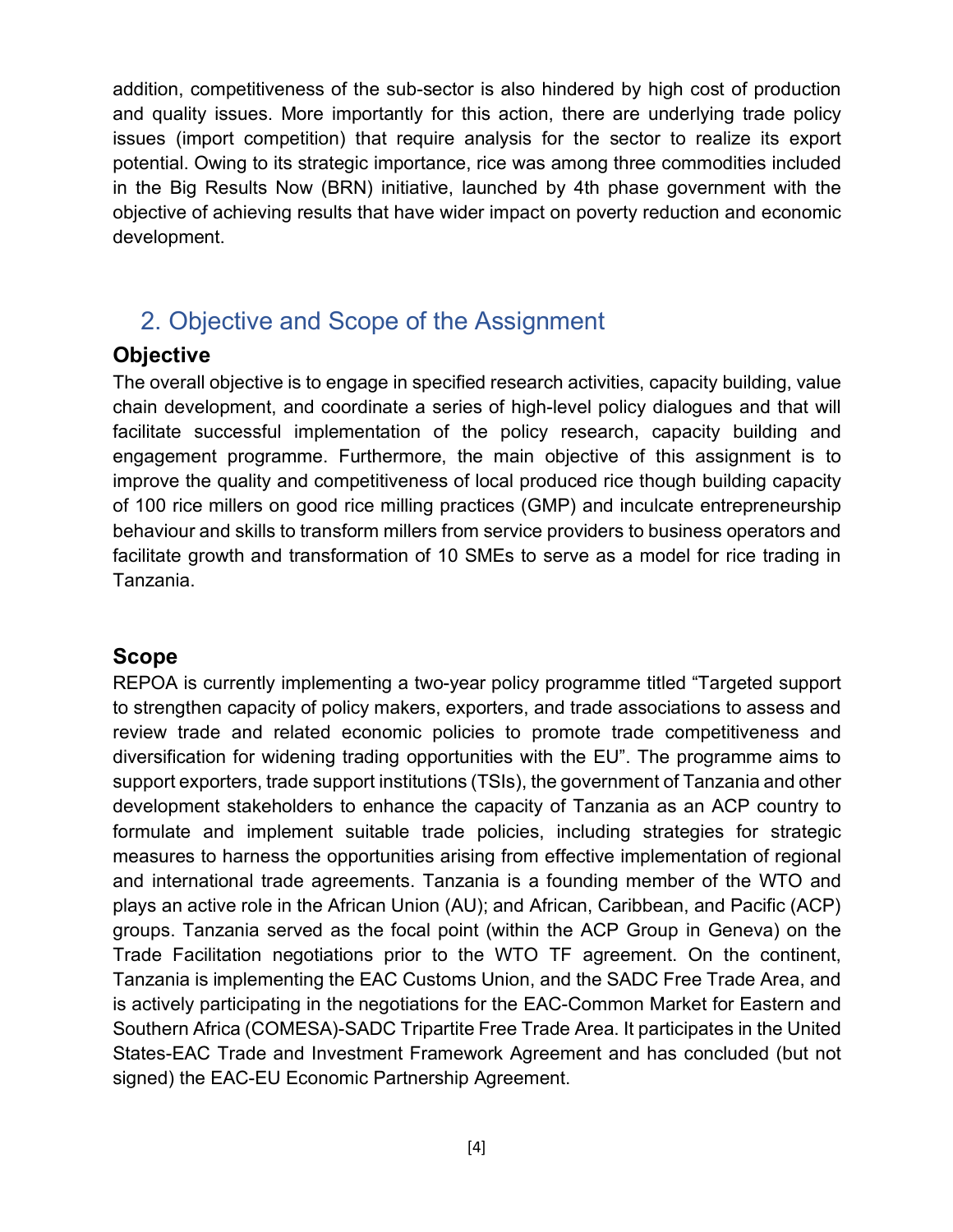The programme is funded by the Secretariat of the African, Caribbean and Pacific Group of States (ACP Group). It is hoped that the successful bidder will work with REPOA and other third parties to coordinate capacity building of identified beneficiaries, high-level policy dialogues, conduct research and analyses, as well as publishing findings related to the programme.

## 3. Key Tasks and Outputs

This overall assignment comprises of the following key tasks:

**Task 1** includes conducting research to improve the quality and competitiveness of local produced rice though building capacity of 100 rice millers on good rice milling practices (GMP) and inculcate entrepreneurship behaviour and skills to transform millers from service providers to business operators and facilitate growth and transformation of 10 SMEs to serve as a model for rice trading in Tanzania.

**Task 2** will entail working with beneficiaries to conduct a training needs assessment, design and implementation of short-term training programmes, and facilitation of learning by doing.

**Task 3** will focus on a review of the institutional arrangements for export competitiveness and diversification in Tanzania mainland and Zanzibar, provision of technical assistance to central ministries responsible for trade and marketing to facilitate a diagnostic review of Value Chain Development in the rice sub-sector, undertaking of field work on rice subsector studies, and organization of public-private dialogue (PPD) among relevant actors in the rice value chain.

**The execution of Tasks 1, 2 and 3 by the successful bidder** will be guided by the following specific objectives:

- To offer strategic support to rice millers to adopt technologies and milling skills for production of quality rice that meets required milling standards
- To Improve the functioning and performance of the rice value chain and marketing by facilitating growth of SMEs involved in provision of commercial services.
- To enhance the capacities of all actors to adhere to strict quality control procedures emphasizing on good hygienic practices, milling, safety practices, packaging and labelling and storage and distribution to link millers with regulatory institutions for certification
- To enhance millers' business skills to run the mills and increase their engagement in upper rice value chain activities (branding packaging and trading).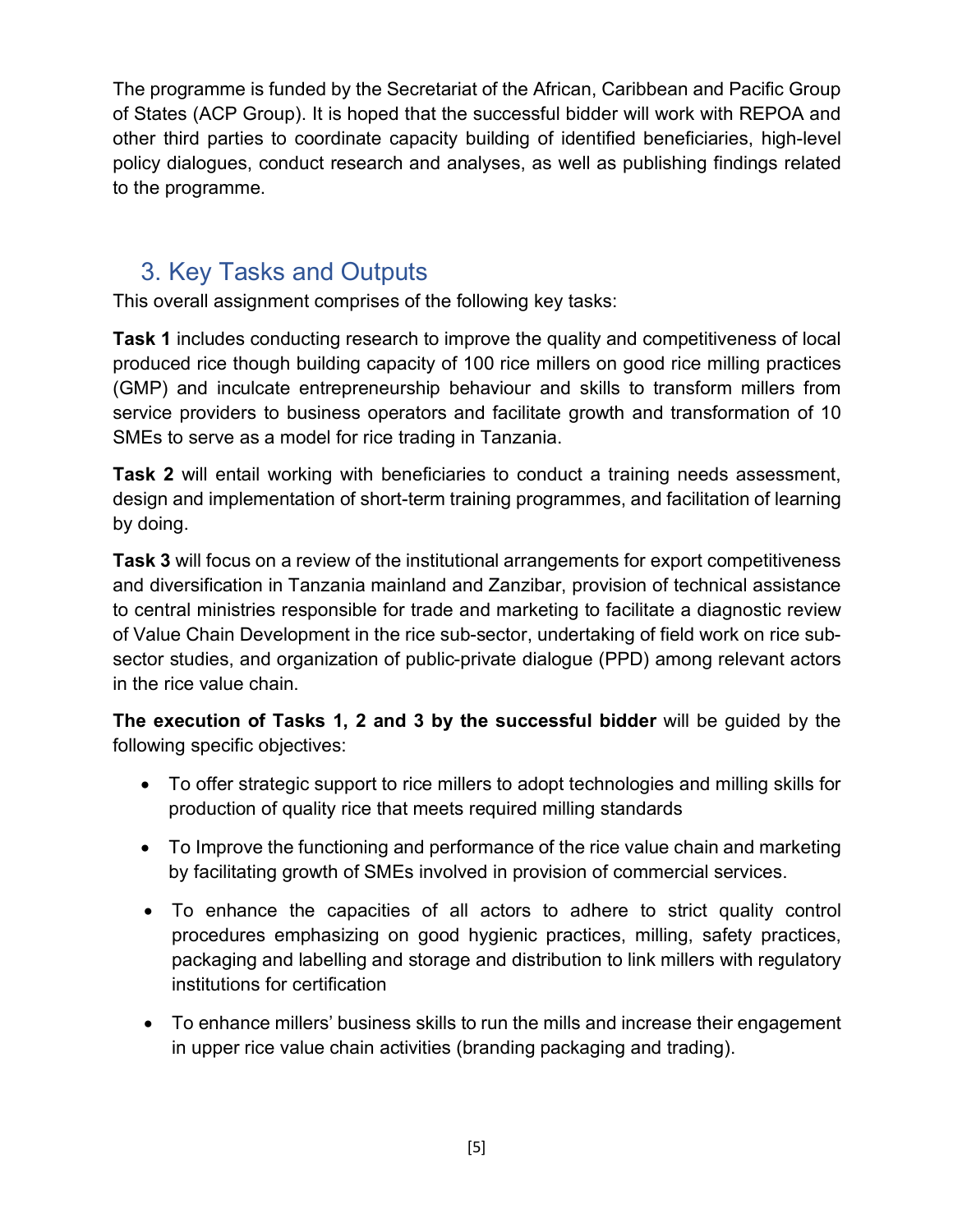- To promote linkage of rice value chain actors to credit sources to ensure reliable access to inputs, equipment and market.
- To facilitate reliable pricing and market information system for use by stakeholders along the value chain.

### 4. Deliverables

The following outputs are expected to be produced by the consultant:

- 1. Provision of strategic support to rice millers to adopt technologies and milling skills for production of quality rice that meets required milling standards
- 2. Improved functioning and performance of the rice value chain and marketing through facilitation of growth of SMEs involved in provision of commercial services.
- 3. Enhanced capacities of targeted beneficiaries to adhere to strict quality control procedures emphasizing on good hygienic practices, milling, safety practices, packaging and labelling and storage and distribution.
- 4. Institutionalisation of linkages between millers and regulatory institutions for certification
- 5. Enhanced millers' business skills to run mills and increase their engagement in upper rice value chain activities (branding packaging and trading).
- 6. Promoted linkages of rice value chain actors to credit sources to ensure reliable access to inputs, equipment and market.
- 7. Creation of a reliable pricing and market information system for use by stakeholders along the value chain.

The Draft methodology and assignment implementation action plan will be reviewed by the assignment's Programme Steering Committee (PSC) comprising of both REPOA and EUR-ISS, with the Programme Implementation Unit (PIU) expected to incorporate the feedback in the final methodology.

## 5. Duration of the Assignment

The implementation period of assignment will be 14 months from August 2020 to December 2021 with the possibility of a no-cost extension of the period depending on the operating conditions.